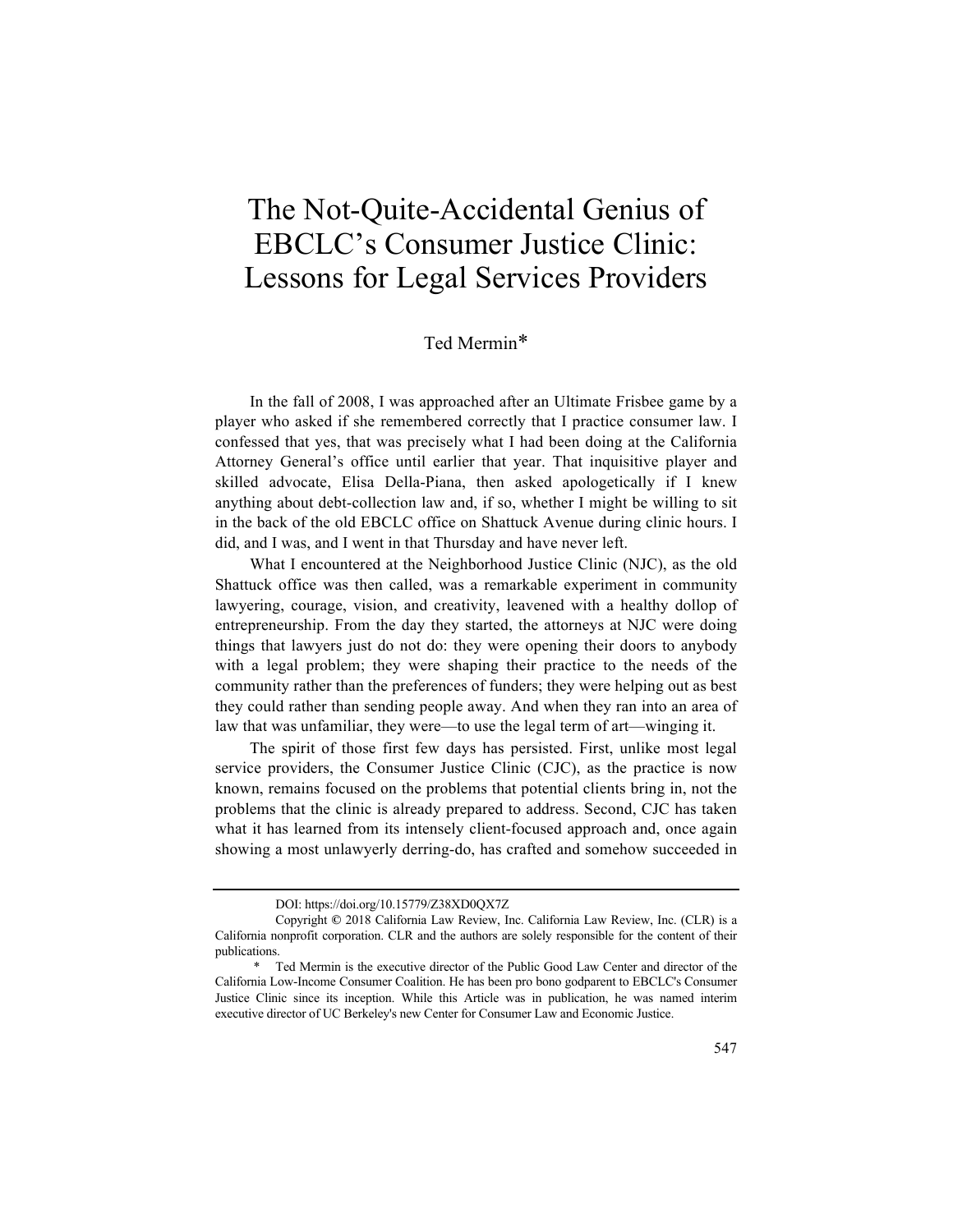passing legislation in Sacramento that remedies specific problems facing the clinic's low-income clients. Third, CJC has brought together other providers of legal services for low-income consumers in the Bay Area and around the state to share strategies and resources; it has convened nongovernmental organizations and government lawyers and academics to develop strategies, templates, and case ideas; and it has even become the fulcrum of a formal policy coalition in Sacramento. These activities are no accident. They stem directly from the energy, optimism, and dedication with which the clinic was born.

## THE GENERAL CLINIC: EBCLC AS FINGER ON THE PULSE

It began simply. Tirien Steinbach, the creative mastermind at the helm of EBCLC, and Osha Neumann, furiously inspired muralist and homeless advocate, had conceived of a radical change with a deceptively innocuous name: the "General Clinic." They then hired the incomparable Ms. Della-Piana to run it. Most legal services clinics are tightly focused on one particular area: providing assistance in clearing criminal records, helping with applications for Social Security benefits, or defending tenants in eviction proceedings. Potential clients who do not fit into the right category do not get seen at that clinic. Often they receive a referral to another agency or office. If their issue is unusual or new, they frequently receive nothing but an apology.

The General Clinic at EBCLC set out to change that paradigm. Anyone who came in with a legal problem that no other EBCLC clinic handled (other than family  $law^1$ ) would be seen. The supervising lawyers took a risk that the great majority of practicing lawyers would simply never take: offering assistance to a client with a problem they had not encountered, in an area of law they did not know. As the founders of the General Clinic saw it, the important thing was not the comfort of the lawyers; it was the problems faced by the clients.

The supervisors' overarching insight was that for these clients some help, even by inexpert lawyers, would be better than none—and none was the only alternative for most of the people who came to the General Clinic. In addition, Tirien, Osha, and Elisa strongly suspected that the greater part of the clinic's clients would fit into a group they had often seen but previously had few resources to help: homeless people who had received criminal citations for infractions like sleeping or sitting on the sidewalk. Holding an open-door clinic would serve these clients in addition to whoever else needed assistance.

But once the doors opened, there was a twist. A large plurality of the people who came into the clinic were not homeless; they had not been given

<sup>1.</sup> EBCLC does not handle family law matters. This policy avoids potentially complicated conflict issues: representing one spouse in, say, a divorce proceeding would preclude representing the other spouse in an eviction case.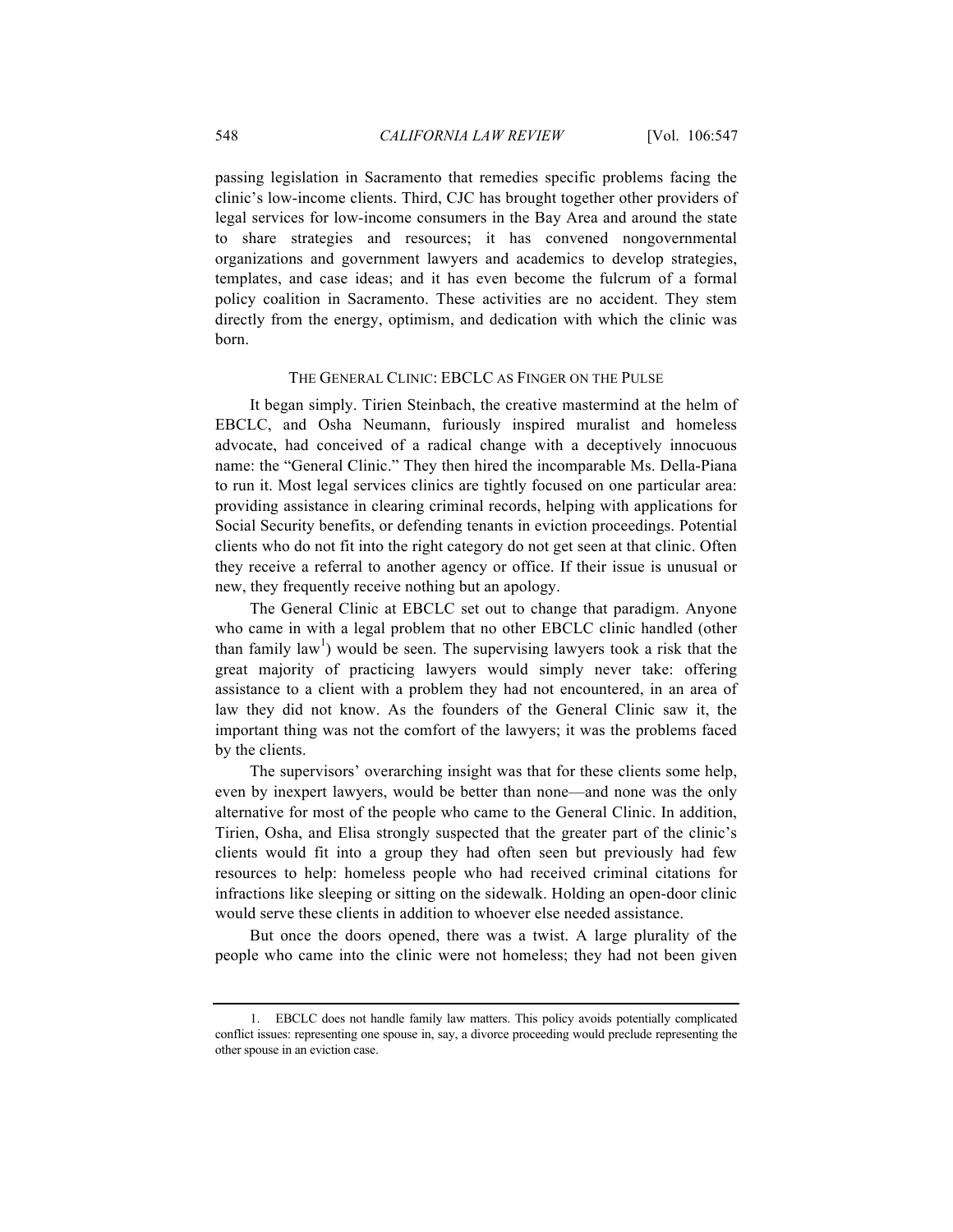citations; and they were faced with a suddenly widespread problem that EBCLC had never seen before. They had been sued in superior court . . . over credit card debt.

The General Clinic had served another function perfectly: it had alerted EBCLC to the existence of an epidemic.

The General Clinic not only allowed people with unusual or previously unseen problems to receive assistance, but also permitted EBCLC to monitor the emerging legal problems facing the low-income population that it serves and to deploy attorneys and staff to meet those needs. That bit of not-quiteaccidental genius led eventually to the creation of the Consumer Justice Clinic, an independent practice group helping low-income consumers—first with debtcollection lawsuits and now with a range of problems extending from fraudulent debt settlement companies to deceptive used car lots to predatory for-profit colleges.

By maintaining an open door, CJC has made sure that the work it does targets the most pressing problems facing EBCLC's consumer clients. Several years ago, for example, CJC attorneys noticed a plethora of scams directed specifically at immigrant groups, from diploma mills to door-to-door sales schemes; in response, they created the nation's first immigrant consumer law clinic.<sup>2</sup> Today, the General Clinic still operates as an intrinsic part of CJC. And the door to that clinic remains open. Because the Consumer Justice Clinic knows where it came from. And because it doesn't know what might come next.

### WHY NOT CHANGE THE LAW?: EBCLC AS LEGISLATIVE VOICE

The almost accidental genius of the General Clinic soon extended beyond the crumbling brick walls of the old Neighborhood Justice Clinic. After all, in an environment where lawyers and law students were hearing unfamiliar cases every week at clinic, trying a new idea just didn't seem like that big a deal even if that idea was something outside the experience of everyone in the building. So if there was a problem that couldn't be solved by litigating individual debt-defense cases because the law governing those cases was deficient, then why not . . . change the law?

The problem was debt buyers. Before the General Clinic was two years old, EBCLC was seeing upward of a thousand debt-collection clients a year at the Shattuck office and its "courthouse clinic" at the Alameda County Superior Court. The great majority of these lawsuits were filed by companies that, for

<sup>2.</sup> The clinic was staffed by superb Equal Justice Works fellows, including the remarkable Kara Acevedo (now a staff attorney), but it was first conceived of and created by CJC staff (and an adviser). In other words—somewhat unusually, for a legal services provider—the clinic came into being not as a project that could get a fellow funded, but rather as a need that CJC staff identified among the clients it saw at the General Clinic.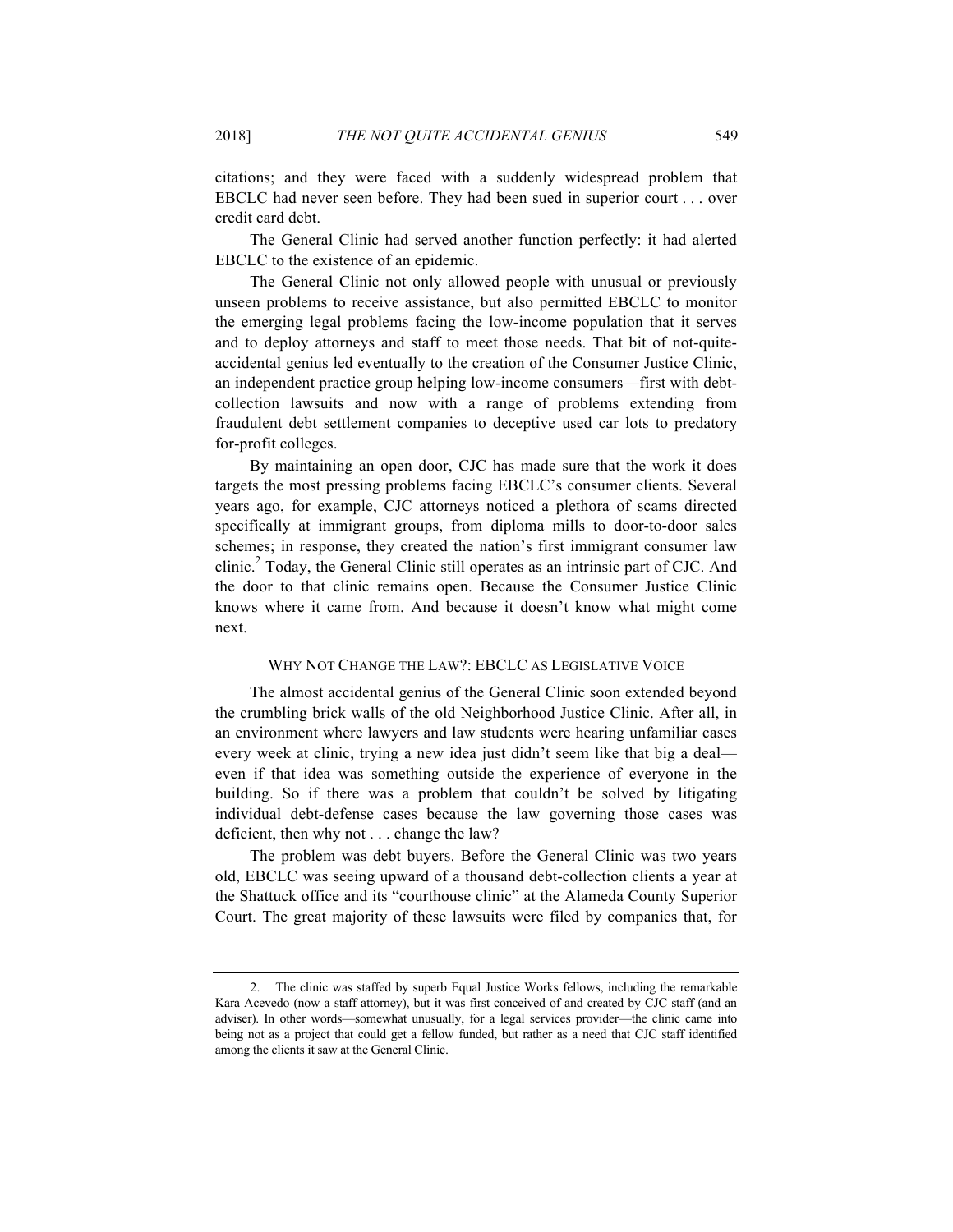pennies on the dollar, had purchased portfolios of credit card debt from banks and department stores and then set about trying to recover their investment.<sup>3</sup>

The business model had some flaws. The debt buyers typically received no more information than a line on a spreadsheet for each account. The agreements with the original creditor stated that the accounts were sold as is and that the information might be inaccurate. The debt buyers didn't seem to care about accuracy: they unconcernedly went after individuals with a different middle name, different social security number, or different address from the one they had on their spreadsheet—and happily produced a "robosigned" affidavit swearing that someone on their staff had carefully reviewed each case for accuracy. Why? Because they operated under a business plan based on volume. The debt buyers counted on the fact that some 90 percent of consumers never responded to the complaint when they were sued—either because they knew they owed the debt and had no defense to offer (the debt buyers' story), or because they had never received notice of the lawsuit or didn't recognize the debt or knew they weren't the person named in the lawsuit (EBCLC's view). In fact, if a client showed up in court for trial, or even just answered the complaint, the debt buyer would frequently dismiss the case. And in the one case in a hundred where a lawyer got involved, the dismissal was a near certainty. To the debt buyers, those few dismissed cases were just the cost of doing business. Volume, speed, default judgments, wage garnishments, bank levies—that was the debt buyers' *modus operandi*. And it was working all too well.

So one day at a weekly unit meeting, when someone bemoaned the rampant problems with debt buyers' conduct and recordkeeping, I suggested that perhaps we should try to do something about it.<sup>4</sup> Amend the state debtcollection statute. Require debt buyers to be able to prove the amount of the debt and the identity of the alleged debtor before filing suit, before getting the default judgment. Someone has to write the laws—why not EBCLC?

Well, when there are law students around, rhetorical questions get answered and theoretical propositions get investigated. Suddenly, "There oughta be a law against it!" gets turned into a white paper proposing just such a measure.

Rachel Terp was an intern at EBCLC that summer, a rising 2L at Berkeley Law, and—it turned out—both an alchemist and a trendsetter. By taking on that first policy project and transforming a raw idea into a bill, she established the model for many clinical students to come.

<sup>3.</sup> Paul Kiel, *So Sue Them: What We've Learned About the Debt Collection Lawsuit Machine*, PROPUBLICA (May 5, 2016 7:57 AM), https://www.propublica.org/article/so-sue-themwhat-weve-learned-about-the-debt-collection-lawsuit-machine [https://perma.cc/A842-774H].

<sup>4.</sup> Yes, somehow I was still there. Like the brick dust in the back room. The pro bono counsel who refused to leave.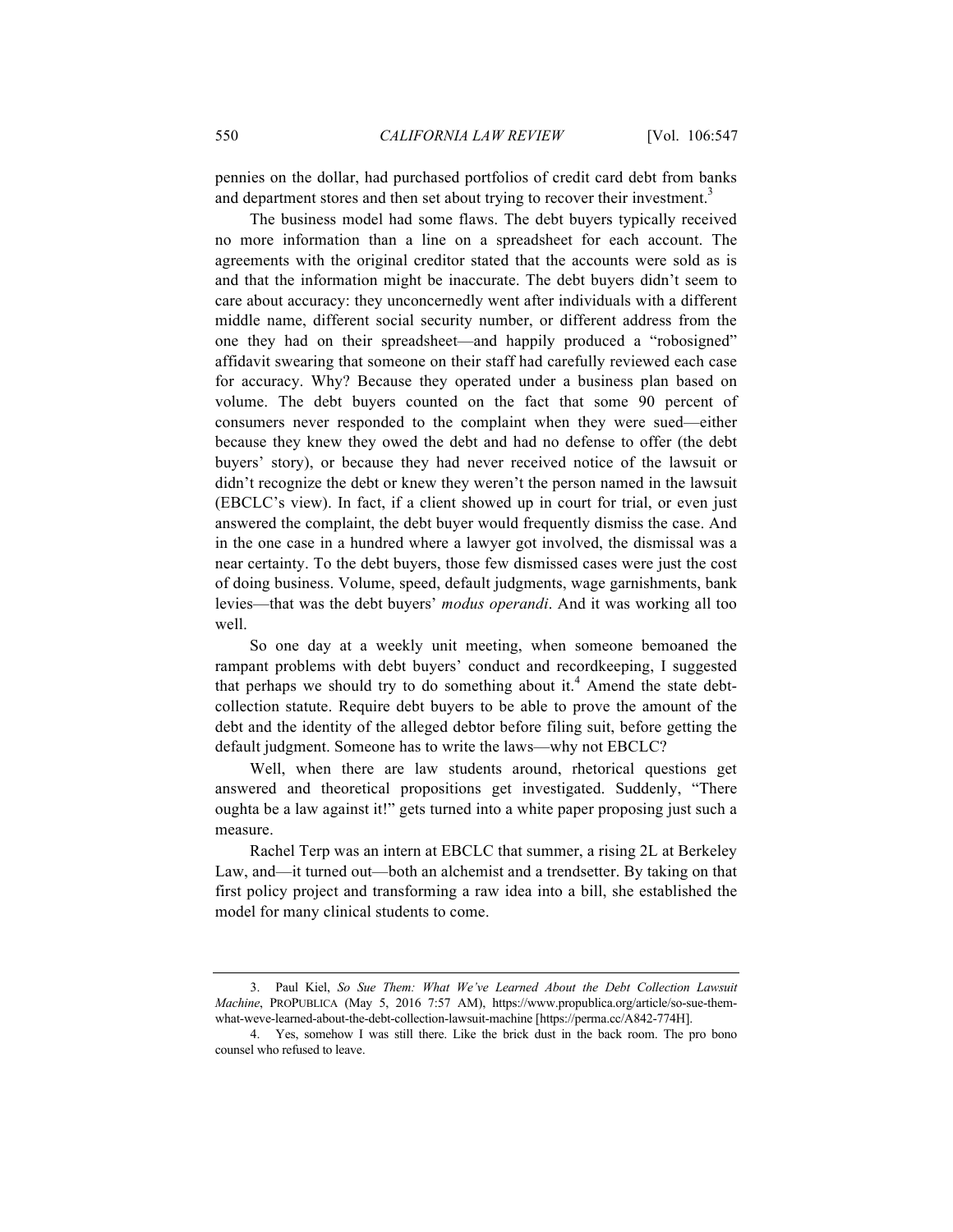Rachel also clearly had connections in the right places. Within weeks, the Federal Trade Commission obligingly issued a report on debt collection titled "Repairing a Broken System" that included ideas for legislative reform at the state level. It was the first lightning strike. It would not be the last.

Rachel wrote up an analysis of the issues that summer. In the fall, she took my class in Consumer Protection Law and did her research project on the topic, drafting not just a white paper (later published with Consumers Union) but also a bill to fix the problem. This method would become a pattern.

And then, somehow—by drawing on partners with legislative experience in Sacramento and bringing the stories of our clients to committee hearings and having students testify and negotiating with the debt collectors' lobby and waiting out the banks' lobby—after three years, we emerged with a law. It took a lot of research, a lot of drafting and redrafting, and a lot of intense bargaining. It took some devastating disappointment, and it took the development and invocation of what has become the EBCLC maxim on negotiating legislation: "You know your bill is ready to pass when you hate it—and everybody hates you."<sup>5</sup> It also took another stroke of lightning when a likely opponent of the bill had his state Senate wages garnished by a debt buyer in a sloppy case of mistaken identity—and as a result became a co-author of the legislation.

In the end, the bill passed unanimously.

The new law, the Fair Debt Buying Practices Act (FDBPA), changed not only the way debts are collected in California, but also the way policy is thought about at EBCLC and at legal services providers around the state. No longer is a state law an immutable enactment printed for all time in those blue California codebooks that sit on the office shelves. A law is now something that we try to alter when it stands in the way of justice. It is difficult to overstate the revolution in our thinking—and that of our students and our clients—that passing the FDBPA has wrought.

You can actually *change* the law.

The notion has led to some remarkable things. In the California legislature, it has led to a series of new laws, about one every year, enacted in furtherance of the interests of low-income consumers. At Berkeley Law, it has meant students coming up with policy ideas, working them up in consultation with practitioners, drafting bills, locating consumer witnesses, and testifying in committee.

And within EBCLC, it has helped spur a surge of interest in—and success at—legislative work at the state level. $6$  Once the FDBPA was under way, it became much easier for the folks battling maximum family grants, or driver's

<sup>5.</sup> The original source of this wisdom was Marc LeForestier, then of the California AG's office, who was instrumental in the bill's passage. He did not know at the time that he was uttering a maxim—at least until we made it into a needlework sampler and sent it to him.

<sup>6.</sup> I have had the privilege of serving as what might be called inspiration by example: "If *he* can do that, *I* can do that."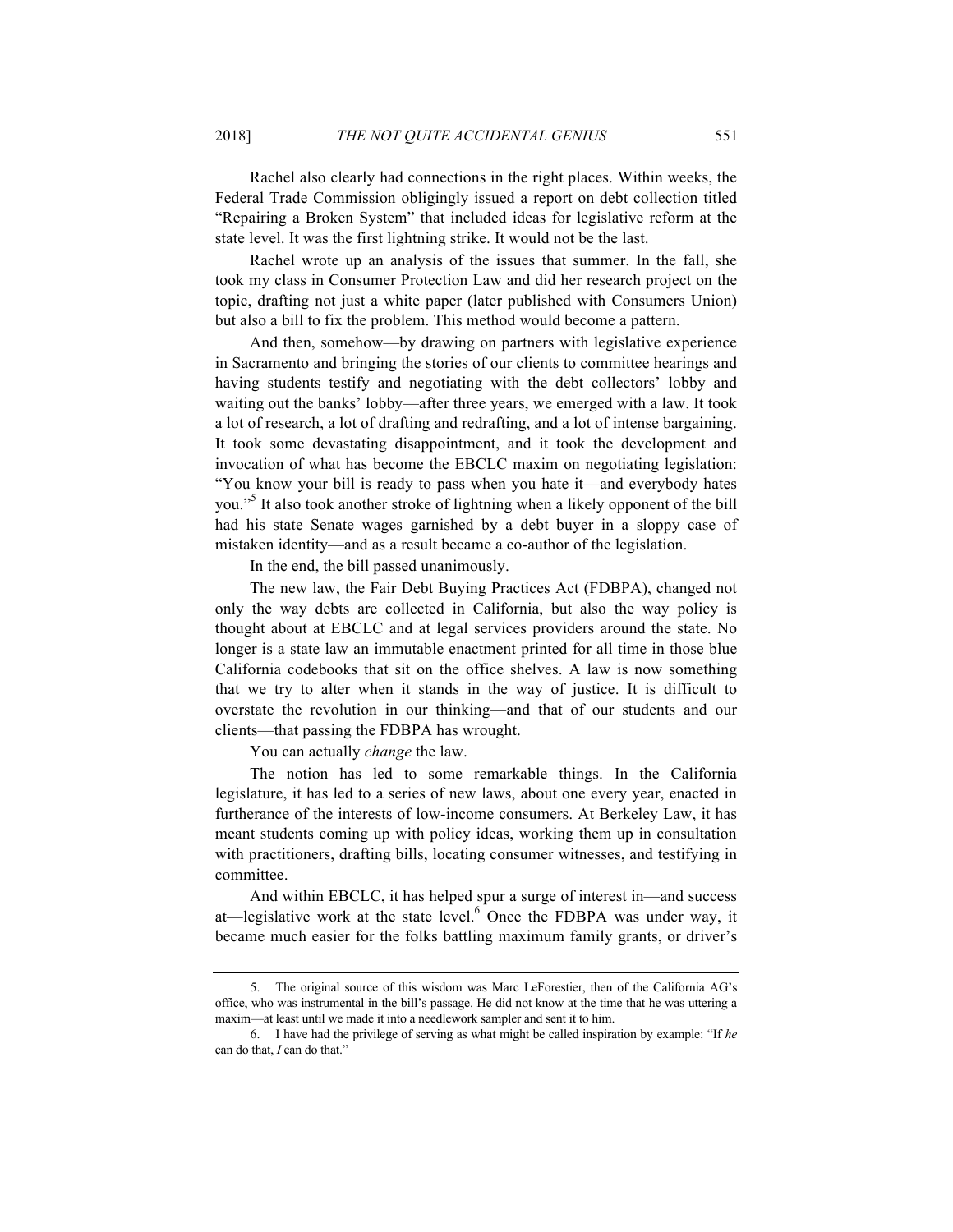license suspensions for failure to pay traffic fines, or unjustified juvenile court fines and fees to imagine taking their concerns to Sacramento—and, crucially, to believe that the law would be different when they were done.<sup>7</sup>

Consider: a scrappy community law center acts, in a leap of faith, on the belief that if it can describe an injustice that is afflicting low-income Californians, figure out how it might be fixed, and get lawmakers to listen to people whom current law has left unprotected, then those legislators may listen and the law might shift. Stir in a little persistence and the help of some wise and skilled friends, and that formula, against all odds, has actually . . . worked.

EBCLC—that scrappy outfit—has changed the law.

### PULLING TOGETHER: EBCLC AS UNIFYING FORCE

The Consumer Justice Clinic's legislative efforts drew on, and enhanced, an emerging community of legal services providers around California who were increasingly engaged in litigating on behalf of low-income clients facing abusive debt collectors, predatory lenders, unscrupulous car dealers, and a host of other consumer protection issues. That community of like-minded clinics has itself been enhanced by coming together in regular meetings with government agencies, consumer advocacy organizations, and academics to create a remarkably broad coalition of organizations and individuals dedicated to serving low-income consumers. And at the heart of many of those regular conferences, quarterly meetings, and annual retreats, the careful eye might discern the work of a certain dust-covered clinic on the Berkeley/Oakland border.

Facilitated by the General Clinic and energized by the policy work, a third near-accidental piece of genius has flourished in the old office on Shattuck Avenue: bringing together dedicated people to exchange ideas, build coalitions, and while they're at it, roll the rock of justice forward.<sup>8</sup>

Legal services providers traditionally work with their heads down: there is too much at stake in the case set for trial next week—the entirety of a client's life savings, the roof over a client's head—for an attorney to consider going to that meeting or joining that amicus brief, not to mention thinking about putting together a bill to prevent cases like this in the future. But the staff at the Neighborhood Justice Clinic, and now the Consumer Justice Clinic,<sup>9</sup> have kept their heads up and their eyes open. And the results have been striking.

<sup>7.</sup> EBCLC's policy efforts have been greatly boosted by the birth of former EBCLC director Jeff Selbin's Policy Advocacy Clinic at Berkeley Law. Among that remarkable clinic's first projects was joining the effort to enact the FDBPA.

<sup>8.</sup> Everything coming out of the old Shattuck office has the word "Justice" in its name. I think there was once even a "stapler of justice." This is but one of the ringing legacies of the inspiring and absurdly capable Jen Neuber, Owen Thompson, Mari Castaldi, Rachel Swanson, and Yahaira Carrillo Rosales in their years running the office.

<sup>9.</sup> *See id.*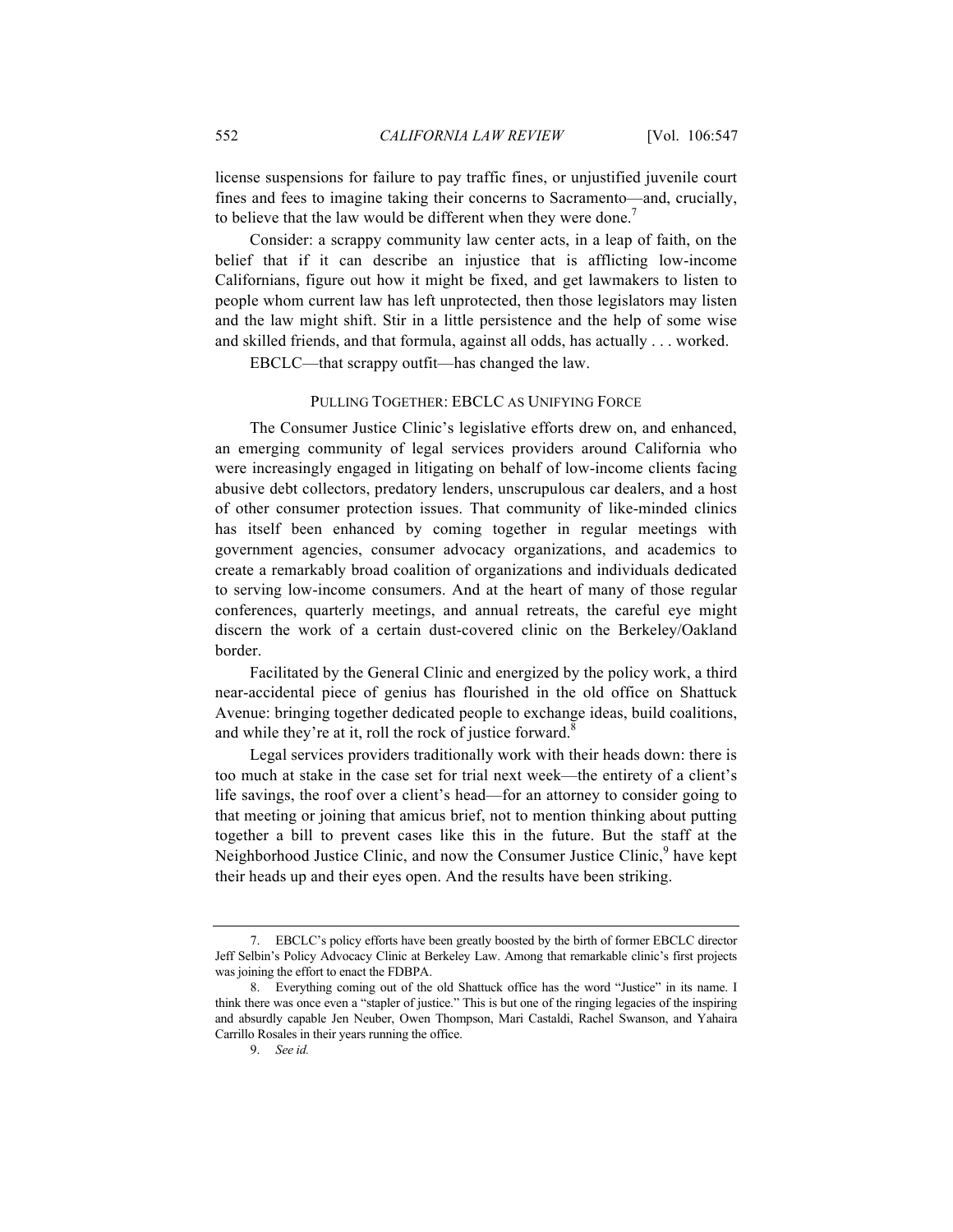Part of it stems from EBCLC's role as an unusual hybrid. It is, first and foremost, a community law center, dedicated to improving the lives of its clients in as great a volume as it can handle. Yet EBCLC is also—and has been from the start—an organization dedicated to the training of law students. There are very few law school clinics that provide high-volume legal services out in the community. And there are very few community clinics that are directly attached to a law school.

That unusual combination attracts attention from a number of places, not just locally and regionally, but nationally as well—from the Consumer Financial Protection Bureau when it seeks to gather information from law school consumer clinics, and from the Federal Trade Commission when it looks for information from community clinics. When the FTC wanted to hear from Bay Area legal service providers about the problems facing low-income consumers, EBCLC—keeping its head up—offered to help convene a quarterly clearinghouse. The legal service providers found the meetings more valuable than they'd expected: suddenly they had a forum in which to share ideas with the folks who were doing the same work. Seven years later, having grown to include agencies and NGOs that address low-income consumer issues, that group still meets every quarter.

Meanwhile CJC, under the leadership of its first director, Megan Ryan,<sup>10</sup> continued to pull together informal coalitions of low-income consumer advocates from around the state to help move laws through the legislature. In order to make sure the substance of bills reflected the most salient issues facing California consumers, EBCLC decided several years back to host an annual policy retreat at the law school, bringing together academics, practitioners, and advocates from around the state to identify the most promising ideas for legislation. In each of the past three years, the ideas ultimately selected were initially proposed, anonymously, by the same person: Sharon Djemal, the current director of CJC.<sup>11</sup>

Finally, in 2017, EBCLC leapt at a long-dreamed-of chance to professionalize its consumer policy work in Sacramento, pulling together a formal coalition and hiring a lobbyist. The California Low-Income Consumer Coalition (CLICC) has already made its presence known in the Capitol, notably amplifying the voice of consumers in Sacramento. EBCLC's twin commitments to policy work and to bringing people together have merged into a standing force for low-income Californians.

<sup>10.</sup> Megan's arrival was another piece of serendipity for the clinic: she came as a temporary "deferred associate" during the Great Recession, when law firms were temporarily paying new hires *not* to work for them. Of course, when it came time to start at the firm, Megan, showing the great wisdom for which she would become known, decided she'd rather stay at CJC.

<sup>11.</sup> To the surprise of absolutely no one who knows her. It would probably be more efficient to do away with the retreat and just ask Sharon every year. But we are a process-oriented people.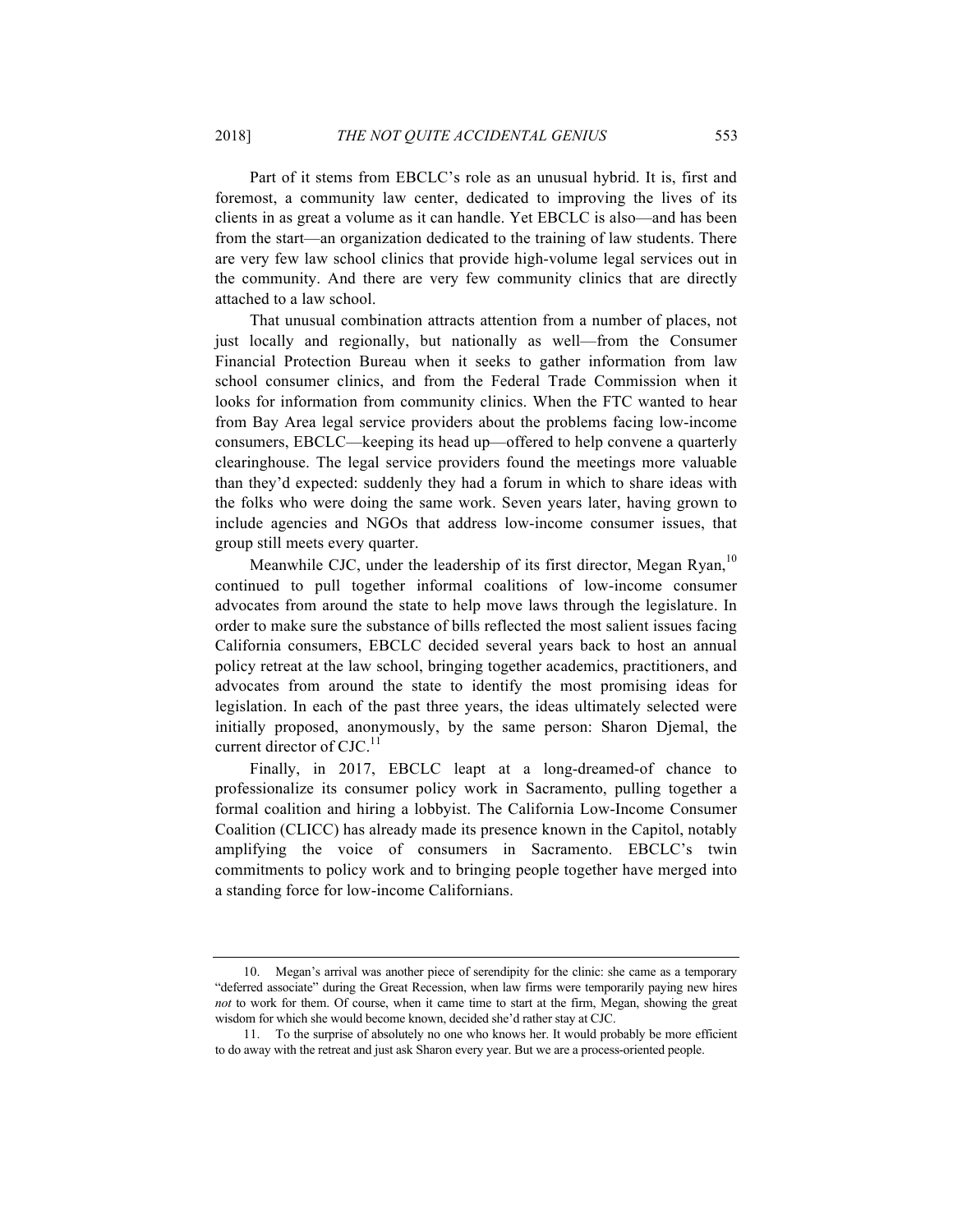But wait—in the words of the old commercial—there's more! CJC has also acted as convener in the other of its dual roles as a law school community clinic. With the passage of the FDBPA, the consumer practice called a conference to discuss the new law and its potential role in ameliorating debtcollection abuse in California and serving as a model nationwide. When the immigrant consumer law clinic was launched with regular workshops, first in Fruitvale and later in Chinatown, EBCLC and the FTC co-hosted a conference at the law school on the particular hazards facing immigrant consumers.<sup>12</sup>

And in May 2017, EBCLC co-convened<sup>13</sup> at Berkeley Law the first-ever conference of law school consumer clinics. The event marked the first time that directors of the nation's academic consumer clinics had gathered on their own to share ideas and experiences with their peers. The conference meant many things: official recognition of a critical clinical practice area, acknowledgment of the expanding number of consumer clinics at law schools around the country, and respect for the professors and students and practitioners who provide legal assistance to the most vulnerable consumers in our society.

It also meant a culmination for the consumer practice area and the people who had built it. There have been other celebrations—notably including the party in the fall of 2016 marking the milestone of one million dollars of client debt discharged—but this one was special, because it cemented the Consumer Justice Clinic's role at the fore of consumer law clinics nationwide.

Not bad for a practice area that emerged from the General Clinic, not quite by accident, less than a decade before.

I look back over the course of that decade with a sense of deep gratitude. For the courage. For the ingenuity. For the unswerving commitment to clients. For, of course, the dedication to justice. For the chance to be a witness to, and part of, all of it.

That was one valuable Ultimate game.<sup>14</sup>

Since that game, I have had the honor of watching the work of scores of outlandishly talented and dedicated students and of attorneys who inspire those students every day. I have been able to see from my desk—then my table, and then my chair (as the clinic staffed up and things got more crowded)—the

<sup>12.</sup> These conferences stemmed in part from the imaginative force of staff attorney Chris Douglas and the uncanny ability of Evonne Silva, who was then an Equal Justice Works fellow.

<sup>13.</sup> With co-conspirator Professor Prentiss Cox of the University of Minnesota Law School. And with the extraordinary work of staff attorney and event planner extraordinaire Miguel Soto.

<sup>14.</sup> Certainly to me. Possibly to EBCLC as well: someone calculated that at market rate, my pro bono services to EBCLC over that decade have amounted to more than \$1 million. But of course, that is equally true of the difference between market rate and the actual pay of any long-time EBCLC staff attorney. At the insistence of several fact-checking readers, I will admit to having played a role in most of the events described above and even to being responsible for some of the more outrageous ideas. I will also cop to one other thing: an unwavering dedication to the continued, thriving existence of the CJC and the people—attorneys, students, staff, and clients—who have made it such an essential part of the community it serves.